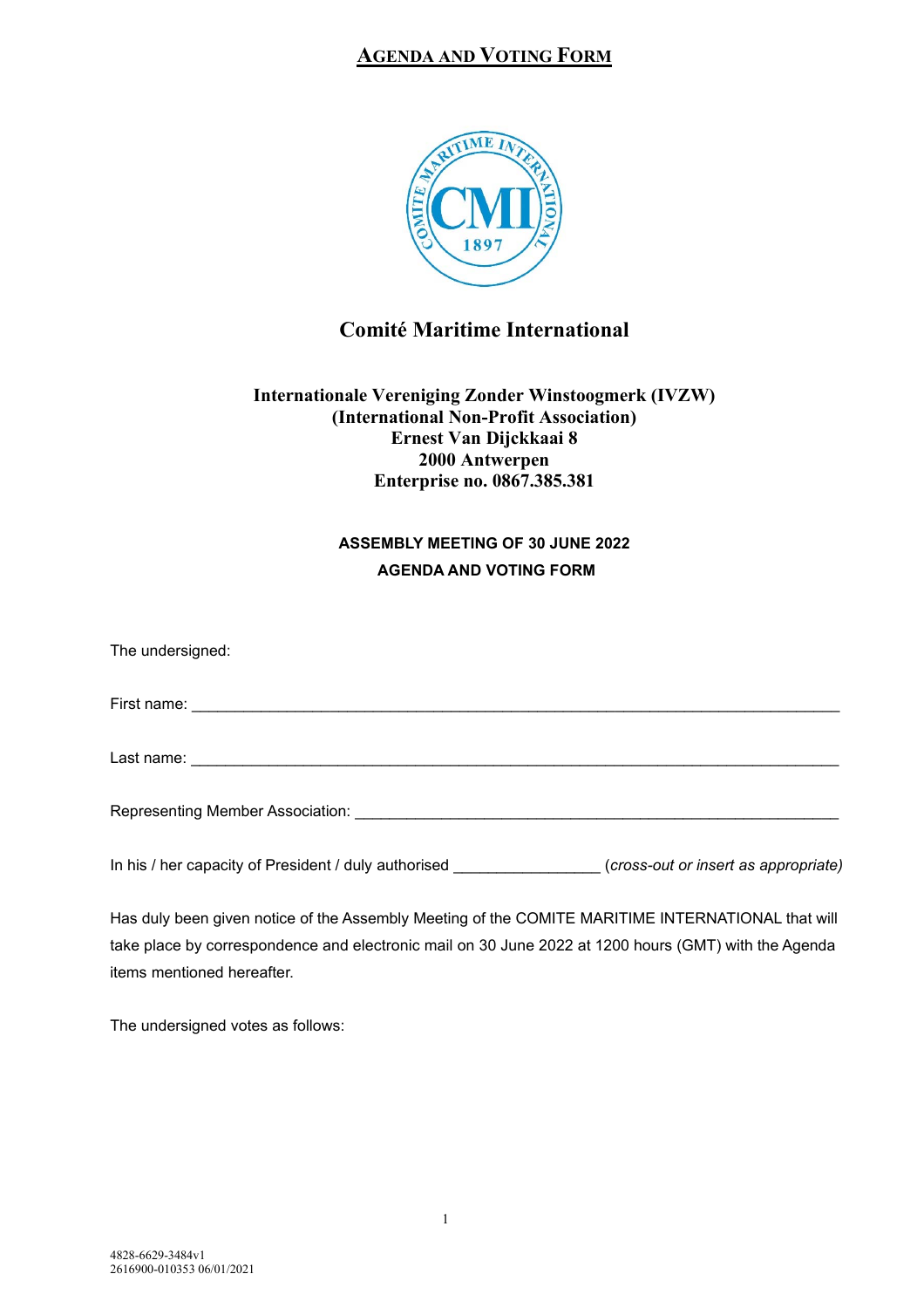# **AGENDA AND VOTING FORM**

## **AGENDA**

|    | 1. Approval of 30 September 2021 Virtual Assembly Minutes                               |                     |                     |  |
|----|-----------------------------------------------------------------------------------------|---------------------|---------------------|--|
|    | Proposed resolution:                                                                    |                     |                     |  |
|    | The Assembly approves the Minutes of the 30 September 2021 Assembly.                    |                     |                     |  |
|    | Vote: Please check one of the three boxes:                                              |                     |                     |  |
|    | O Agreed                                                                                | <b>O</b> Not agreed | <b>O</b> Abstention |  |
|    |                                                                                         |                     |                     |  |
|    | 2. 2021 Annual Accounts                                                                 |                     |                     |  |
|    | Proposed resolution:                                                                    |                     |                     |  |
|    | The Assembly approves the Annual Accounts of the accounting year 2021.                  |                     |                     |  |
|    | Vote: Please check one of the three boxes:                                              |                     |                     |  |
|    | O Agreed                                                                                | O Not agreed        | <b>O</b> Abstention |  |
|    |                                                                                         |                     |                     |  |
|    | 3. Approval of 2022 Budget                                                              |                     |                     |  |
|    | Proposed resolution:                                                                    |                     |                     |  |
|    | The Assembly approves the Budget for the accounting year 2022.                          |                     |                     |  |
|    | Vote: Please check one of the three boxes:                                              |                     |                     |  |
|    | O Agreed                                                                                | O Not agreed        | <b>O</b> Abstention |  |
|    |                                                                                         |                     |                     |  |
| 4. | Approval of Vandelanotte as auditors for the 2022 Accounts                              |                     |                     |  |
|    | Proposed resolution:                                                                    |                     |                     |  |
|    | The Assembly approves the nomination of Vandelanotte as auditors for the 2022 Accounts. |                     |                     |  |
|    | Vote: Please check one of the three boxes:                                              |                     |                     |  |
|    | O Agreed                                                                                | O Not agreed        | <b>O</b> Abstention |  |
|    |                                                                                         |                     |                     |  |